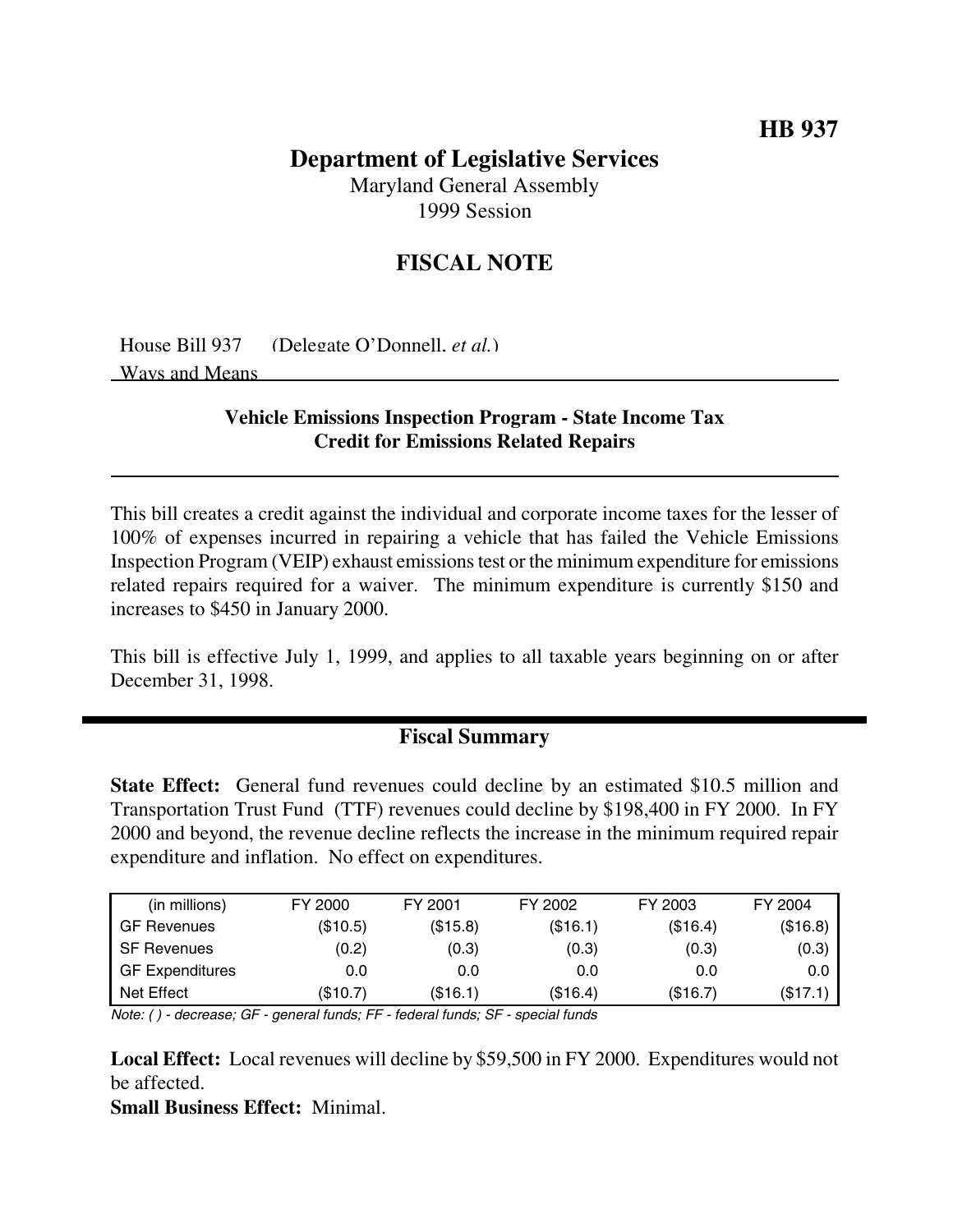## **Fiscal Analysis**

**State Effect:** General fund revenues could decline by an estimated \$10.5 million and TTF revenues could decline by an estimated \$198,400 in fiscal 2000 based on the following facts and assumptions:

- º of the 1,175,000 vehicles tested annually, 71,500 will fail the emissions test;
- <sup>o</sup> the average expenditure for emissions repairs qualifying for the credit is currently \$150;
- º the average qualifying expenditure for repairs will increase to \$225 in 2000;
- º repair costs (and the federal minimum expenditure requirement) will increase by 2% annually; and
- º 7.4% of tested vehicles are owned by corporations.

In tax year 1999, owners of the 71,500 failed vehicles will spend a total of \$10.7 million on repairs after failing the VEIP test. This amount will be claimed as credits in fiscal 2000, when tax year 1999 returns are filed.

In tax year 2000, the minimum expenditure required for a waiver will increase to \$450. The average emissions repair expenditure qualifying for the credit is expected to increase, to \$225. The 71,500 owners would then spend an estimated \$16.1 million, which would be claimed as credits in fiscal 2001.

Assuming vehicles owned by corporations fail the emissions test at the same rate as all vehicles, about \$793,650 of credits will be claimed against the corporate income tax in fiscal 2000. This would result in a revenue loss to the TTF of about \$198,400. The remainder would be a decline in general fund revenues, which, along with credits claimed against the individual income tax, would result in an overall decline in general fund revenues of \$10.5 million.

Future year revenue losses reflect the January 2000 increase in the required repair expenditures and 2% inflation.

The Office of the Comptroller would incur one-time computer programming costs of \$65,000 to add the credit to the individual and corporate income tax returns. The Department of Legislative Services advises that economies of scale regarding computer programming